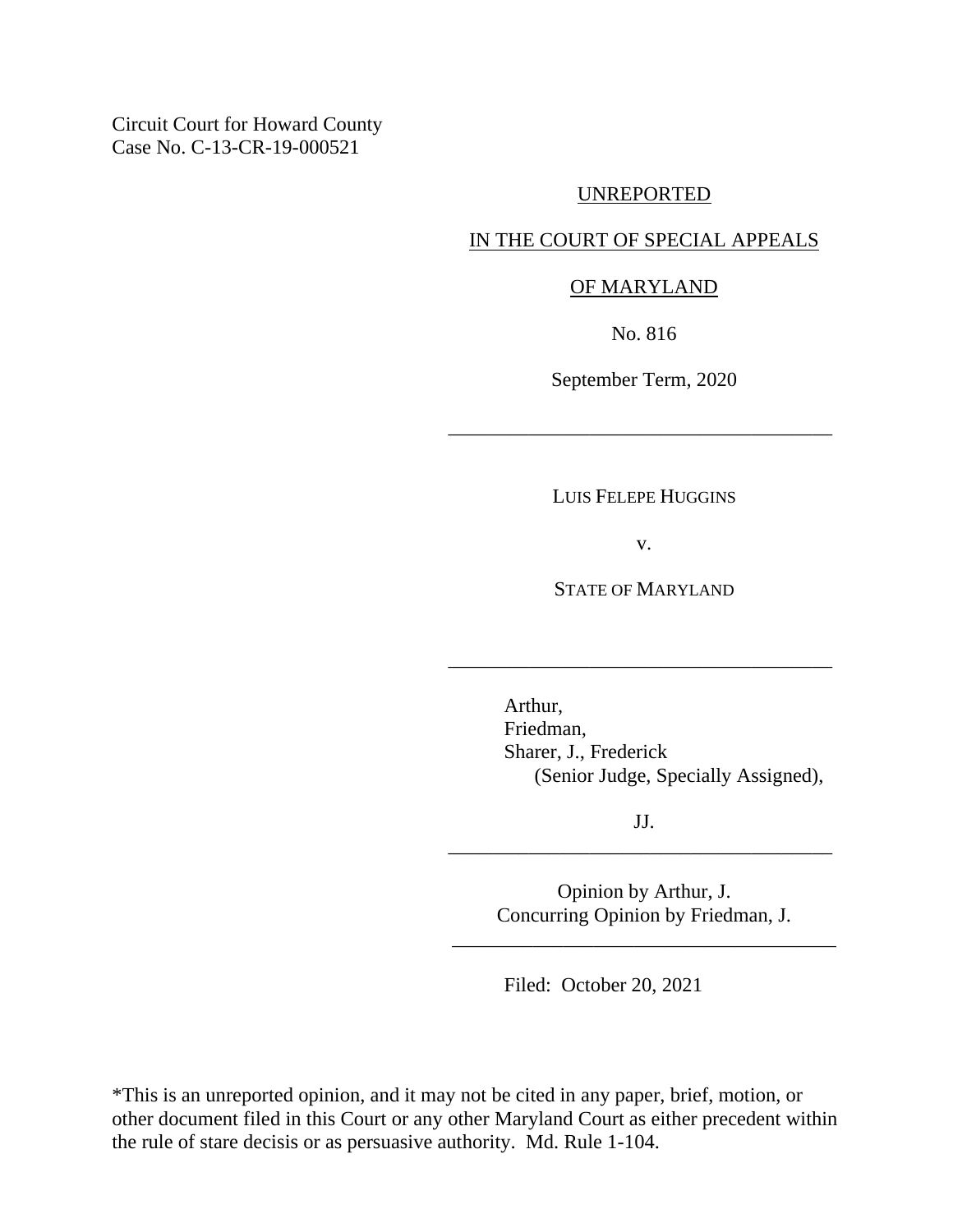Following a two-day trial, a Howard County jury convicted appellant Luis Felepe Huggins of first-degree assault, use of a firearm during the commission of a crime of violence, possession of a regulated firearm after a disqualifying conviction, possession of ammunition after a disqualifying conviction, and carrying a loaded handgun. The court sentenced Huggins to a total of 11 years of incarceration: five years for using a firearm in the commission of a crime of violence; six years for first-degree assault, to be served consecutively to the sentence for using a firearm in the commission of a crime of violence; and a total of six years, to be served concurrently with the other sentences, for the two possession offenses. At sentencing, the State dismissed the charge of carrying a loaded handgun.

Huggins appeals his convictions. He presents the following questions, which we have reordered, but otherwise quoted verbatim:

- 1. Did the circuit court err in denying Appellant's motion to suppress?
- 2. Is the evidence insufficient to sustain the conviction for first-degree assault and the related conviction for use of a firearm in the commission of a crime of violence?
- 3. Did the trial court err by admitting "other crimes evidence"?
- 4. Did the trial court err in imposing a consecutive sentence for use of a firearm in the commission of a crime of violence, where the court mistakenly believed that a consecutive sentence was required?

For the following reasons, we shall vacate Huggins's sentences and remand for

resentencing. We shall otherwise affirm.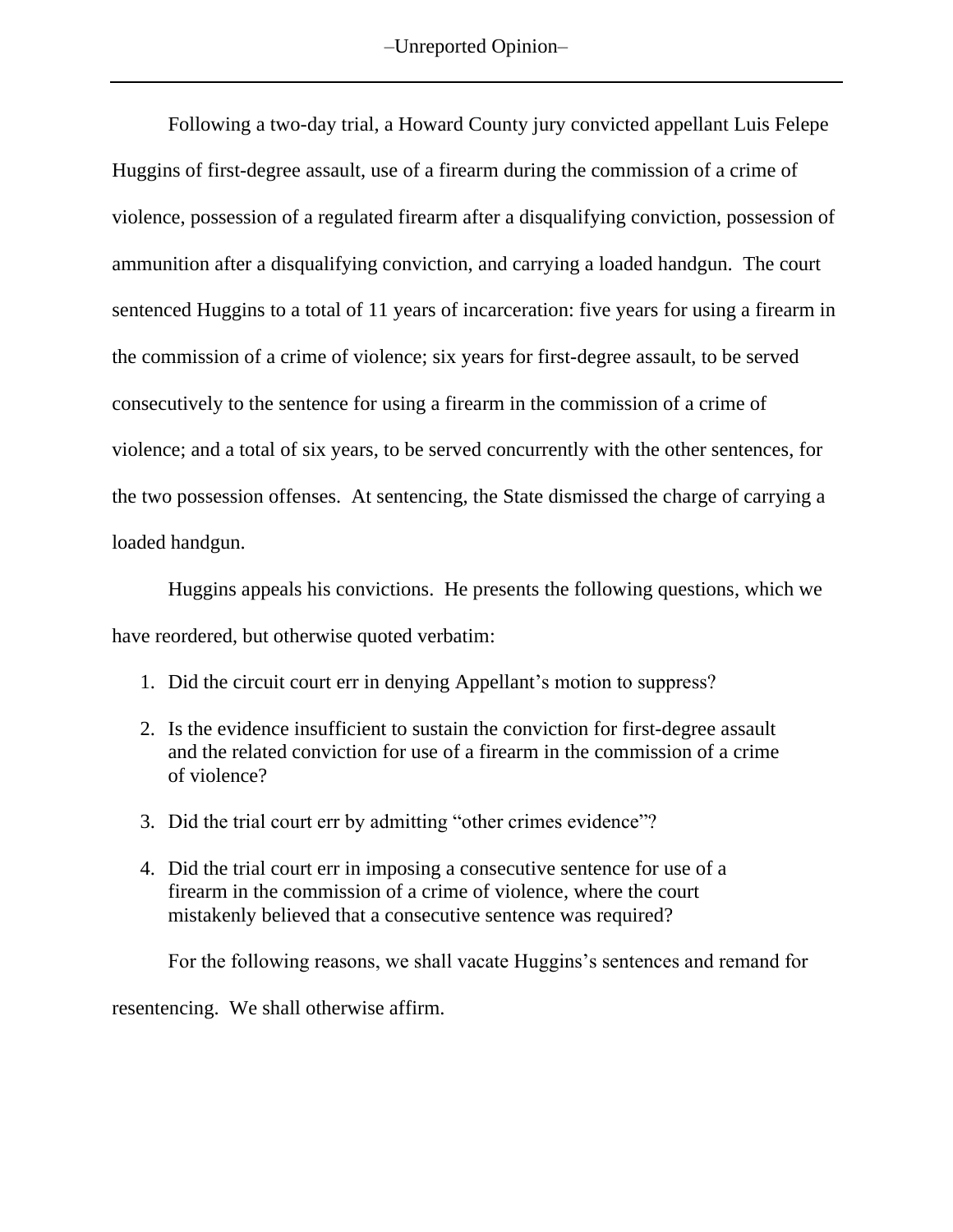### **FACTUAL AND PROCEDURAL BACKGROUND**

On January 20, 2019, Huggins and his girlfriend, Chakia Hill, were celebrating his birthday in a suite at a hotel in Elkridge. Several other people were present, including Chakia Hill's brothers, Joshua Hill and Warner Smith. Joshua<sup>1</sup> did not plan to stay long because he had to work the next day, and because he did not like to be around his sister and Huggins when they drank.

Huggins and Joshua began "play fighting." Joshua realized, from Huggins's facial expression and his "aggression," that he was "getting serious." Huggins "started putting more [ ] power into [ ] trying to take [Joshua] down[.]" Huggins eventually got on top of Joshua and pinned him to the floor by his wrists. Joshua was laughing, and Huggins warned him, "I'm not a little boy[;] stop playing with me like I'm a little boy." Joshua "backed down" and told Huggins, "[A]ll right, you got it." Joshua's brother, Warner Smith, intervened and lifted Huggins off of Joshua.

As Joshua was getting up from the floor, Huggins went into a bedroom, retrieved a black Glock handgun, and inserted a magazine. According to Joshua, Huggins "came back," with the gun "pointed down," and declared, "Yeah, I know I got it."

Joshua thought that Huggins was going to shoot him. Although Huggins did not point the gun at him, Joshua testified that "[a]nyone that pulls a gun out and look[s] at you and says to you, 'Yeah, I know I got it,' is a threat[.]"

<sup>&</sup>lt;sup>1</sup> Because Chakia and Joshua share the same last name, we shall refer to them by their first names, to avoid confusion.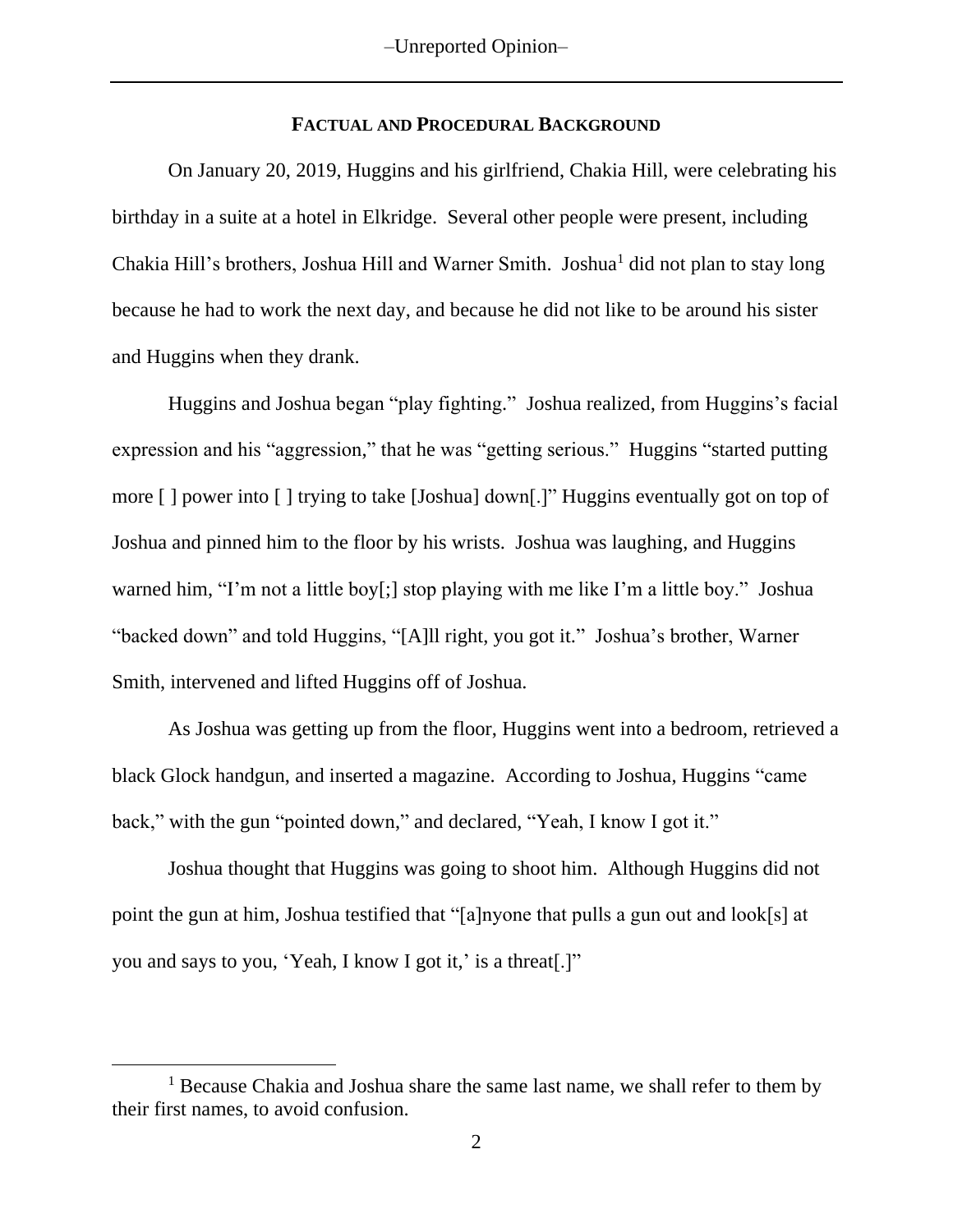–Unreported Opinion–

Huggins walked out of the room. Joshua got up from the floor and "got [him]self together." He became angry and followed Huggins, grabbed Huggins by the throat and said, "[D]on't you ever point a gun at me again[.]" Huggins responding by punching Joshua's face and head.

Smith went to the lobby of the hotel and called 911. In the call, a recording of which was played for the jury, Smith reported that Huggins "pulled out a gun on" Joshua and physically assaulted him. Smith also reported that Huggins was still in the room with Chakia. The dispatcher instructed Smith to wait for the police in the lobby.

Officer Ronald Wetherson responded to the call and spoke to Smith. Smith informed the officer that the altercation took place in Room 204, that other people were in the room at the time, and that Huggins might still be in the room. After a few more officers arrived, the police began clearing the building to search for Huggins.

As the police approached Room 204, they learned that another officer had taken a suspect into custody outside the hotel. No gun was found on the suspect. According to Officer Wetherson, it was not clear at that time that the person in custody was Huggins.

Officer Wetherson opened the door to Room 204, using a key card that Smith had obtained from a hotel clerk. The police found no one inside.

The officers searched the room for the weapon. They discovered a Glock 17 handgun inside of a bag. The handgun was loaded with a magazine containing four live rounds of ammunition. The parties stipulated that Huggins was disqualified from possessing a regulated firearm because of a previous conviction.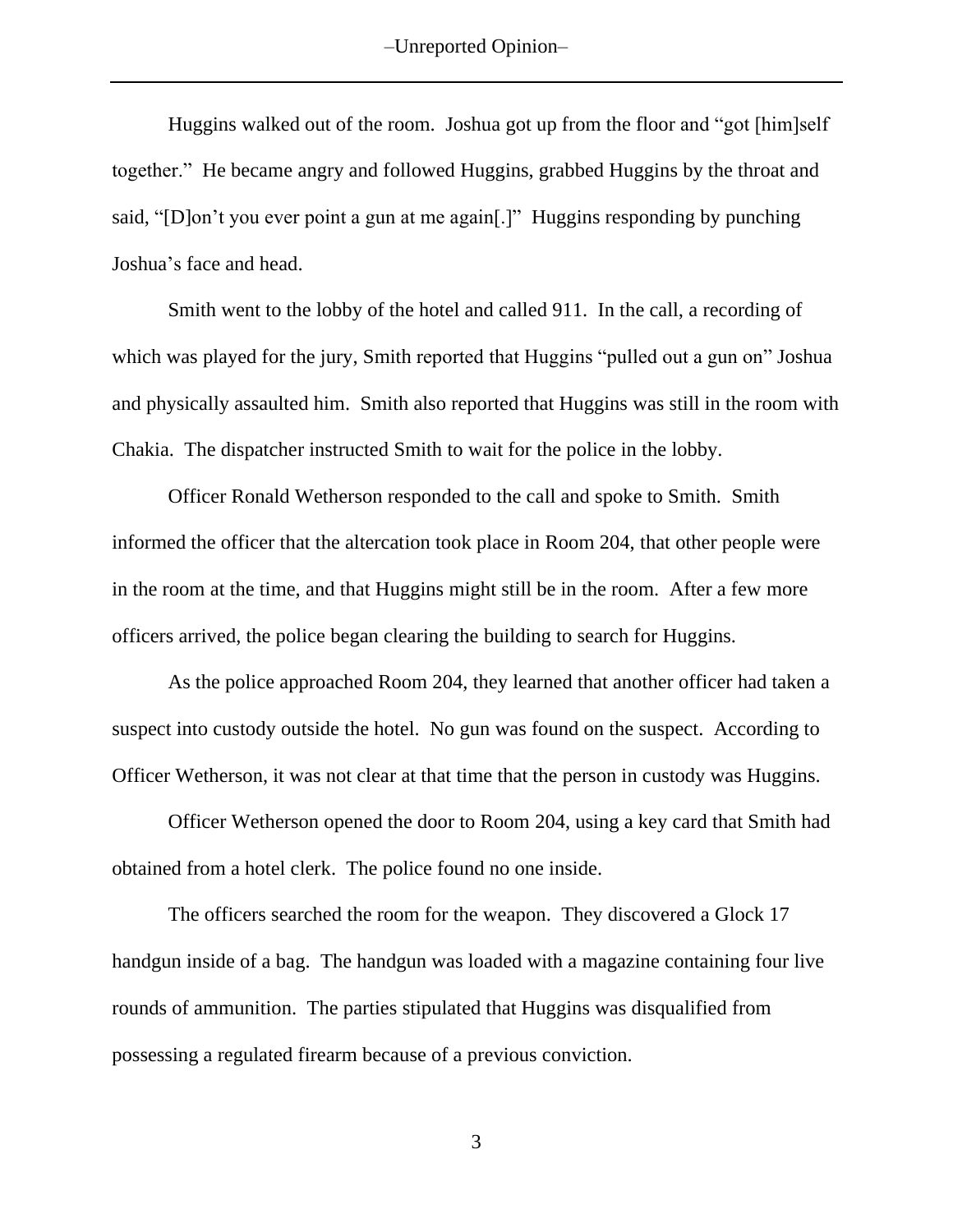As stated earlier in this opinion, Huggins was convicted of first-degree assault, using a firearm in the commission of a crime of violence, possessing a firearm following a disqualifying conviction, possessing ammunition following a disqualifying conviction, and carrying a loaded weapon.

We shall introduce additional facts as necessary in the discussion of the issues presented.

#### **DISCUSSION**

### **I. Motion to Suppress**

Before trial, Huggins moved to suppress the evidence collected from the hotel room. He claimed the search was illegal. The court denied the motion.

On appeal, Huggins challenges that ruling. He argues that Smith did not have the authority to consent to a search of the hotel room. Even if Smith did have the authority to consent to a search of the room, Huggins argues that Smith did not have the authority to consent to a search of containers within the room, such as the bag in which the officers found the gun. We shall not address this issue because Huggins affirmatively waived his objection to the admission of the evidence and, consequently, his right to an appellate claim that the court erred in denying his motion to suppress.

Rule  $4-252(h)(2)(c)$  states that a pretrial ruling denying a motion to suppress evidence "is reviewable . . . on appeal of a conviction." In interpreting an earlier version of that rule, this Court stated that "the lower court's ruling on the motion is . . . preserved for appellate review, even if no contemporary objection is made at trial." *Jackson v. State*, 52 Md. App. 327, 331 (1982).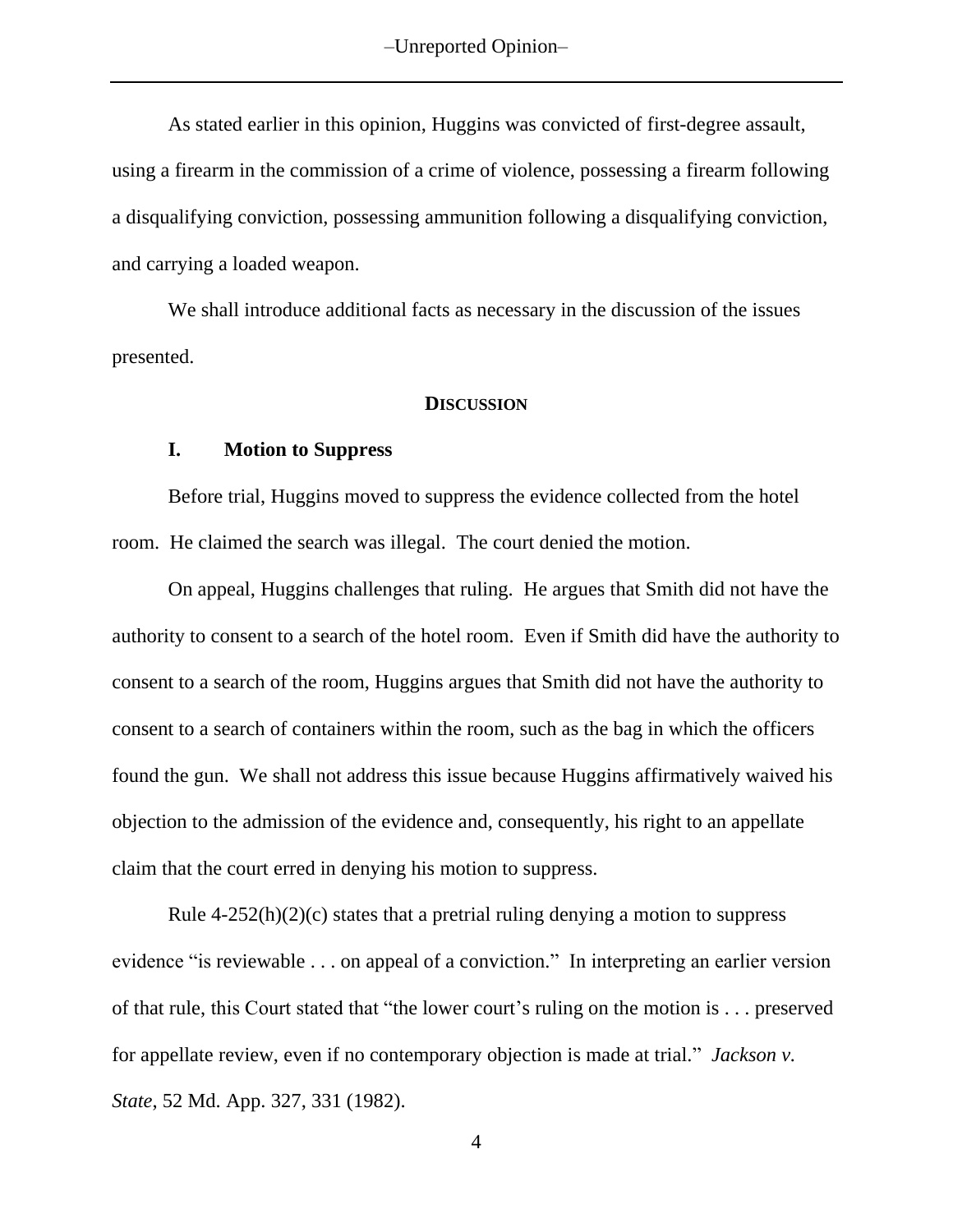–Unreported Opinion–

If, however, the court denies a motion to suppress and the defense affirmatively states that it has no objection to the admission of the contested evidence, the statement effects a waiver. *See id.* at 332 (citing *Erman v. State*, 49 Md. App. 605, 630 (1981)). For example, in *Erman v. State*, 49 Md. App. at 630, this Court held that a defendant had waived his objection to the denial of a motion to suppress his statement to the police because he "specifically advised the trial judge that there was no objection to the admission of the statement."

"Waiver 'extinguishes the waiving party's ability to raise any claim of error based upon that right.'" *Brice v. State*, 225 Md. App. 666, 679 (2015) (quoting *Brockington v. Grimstead*, 176 Md. App. 327, 355 (2007), *aff'd*, 417 Md. 332 (2010)). "'Thus, a party who validly waives a right may not complain on appeal that the court erred in denying him the right he waived, in part because, in that situation, the court's denial of the right was not error.'" *Id*. (quoting *Brockington v. Grimstead*, 176 Md. at 355).

In short, if a court denies a motion to suppress and the defendant says nothing at all when the State moves to introduce the challenged evidence at trial, the defendant has preserved an objection to the denial of the motion to suppress. *Jackson v. State*, 52 Md. App. at 331. If, on the other hand, the court denies a motion a suppress and the defendant affirmatively states that the defense has no objection to the introduction of the challenged evidence at trial, the defendant has waived the objection to the denial of the motion to suppress. *Erman v. State*, 49 Md. App. at 630.

At Huggins's trial, the State moved to introduce the gun and the ammunition found in Huggins's hotel room into evidence, along with photographs showing the gun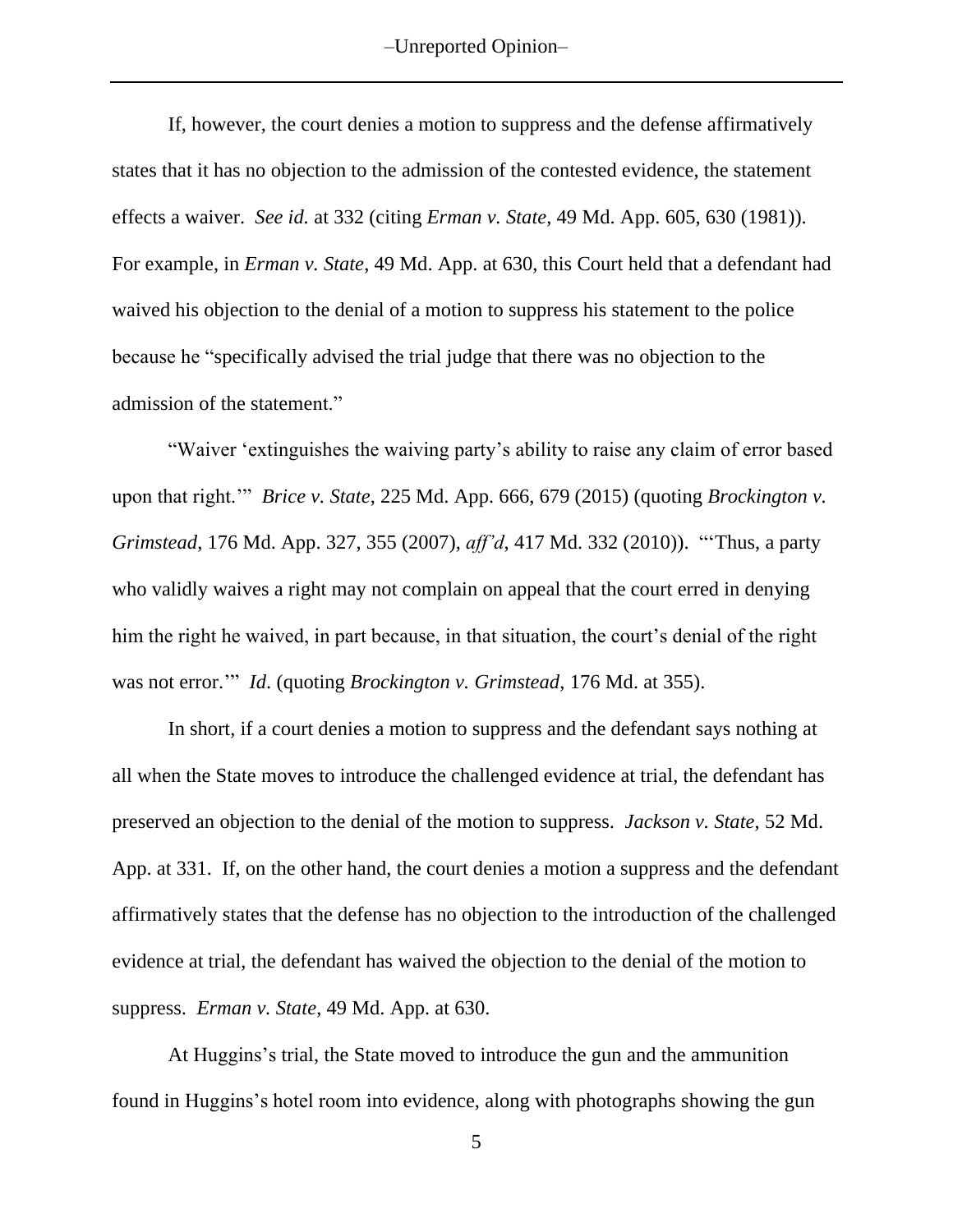inside of the bag. As to each item, defense counsel affirmatively stated that she had "no objection." Consequently, Huggins waived his objection to the disputed evidence (*Erman v. State*, 49 Md. App. at 630) and thereby extinguished his right to claim on appeal that the court erred in denying his motion to suppress. *Brice v. State*, 225 Md. App. at 679.<sup>2</sup>

 $2$  Although the concurrence recognizes that we have no choice but to find a waiver in this case, it argues that the result is inequitable, because the error, if any, can be remedied only in a post-conviction action, in which Huggins must bear a heavier burden than he bears on direct appeal. In a direct appeal from a criminal conviction, however, our job is not to review whether defense counsel erred by waiving the client's rights and whether the client suffered prejudice as a result; it is, instead, to review whether the trial judge erred. It would be absurd to say that the trial judge erred in admitting evidence to which defense counsel expressly said that she had no objection. In any event, there are numerous ways in which an attorney, through arguable error or inadvertence, may waive a point or fail to preserve it for appeal. *See*, *e.g*., *State v. Stringfellow*, 425 Md. 461, 469 (2012) (by stating that it accepts the jury, without qualification, the defense waives objections to questions propounded during voir dire); *Stabb v. State*, 423 Md. 454, 464- 65 (2011) (to preserve an objection to a jury instruction, "a party must make timely an objection, after the instruction is given, that states the particular grounds of the objection"); *Klauenberg v. State*, 355 Md. 528, 539-40 (1999) ("when a motion *in limine* to exclude evidence is denied, the issue of the admissibility of the evidence that was the subject of the motion is not preserved for appellate review unless a contemporaneous objection is made at the time the evidence is later introduced at trial"); *Gilchrist v. State*, 340 Md. 606, 618 (1995) (by stating, without qualification, that the jury is satisfactory or acceptable, a party waives a complaint about the exclusion of someone from or the inclusion of someone in a particular jury). Indeed, later in this very opinion, we shall hold the defense waived its objection to some testimony because similar testimony was received without objection on another occasion. *See Jordan v. State*, 246 Md. App. 561, 577 (2020). To determine whether defense counsel committed an unprofessional error (and whether there is a substantial possibility that the result at trial would have been different but for the error), the appropriate mechanism is a collateral attack on the judgment – a post-conviction proceeding – not a direct appeal from the conviction.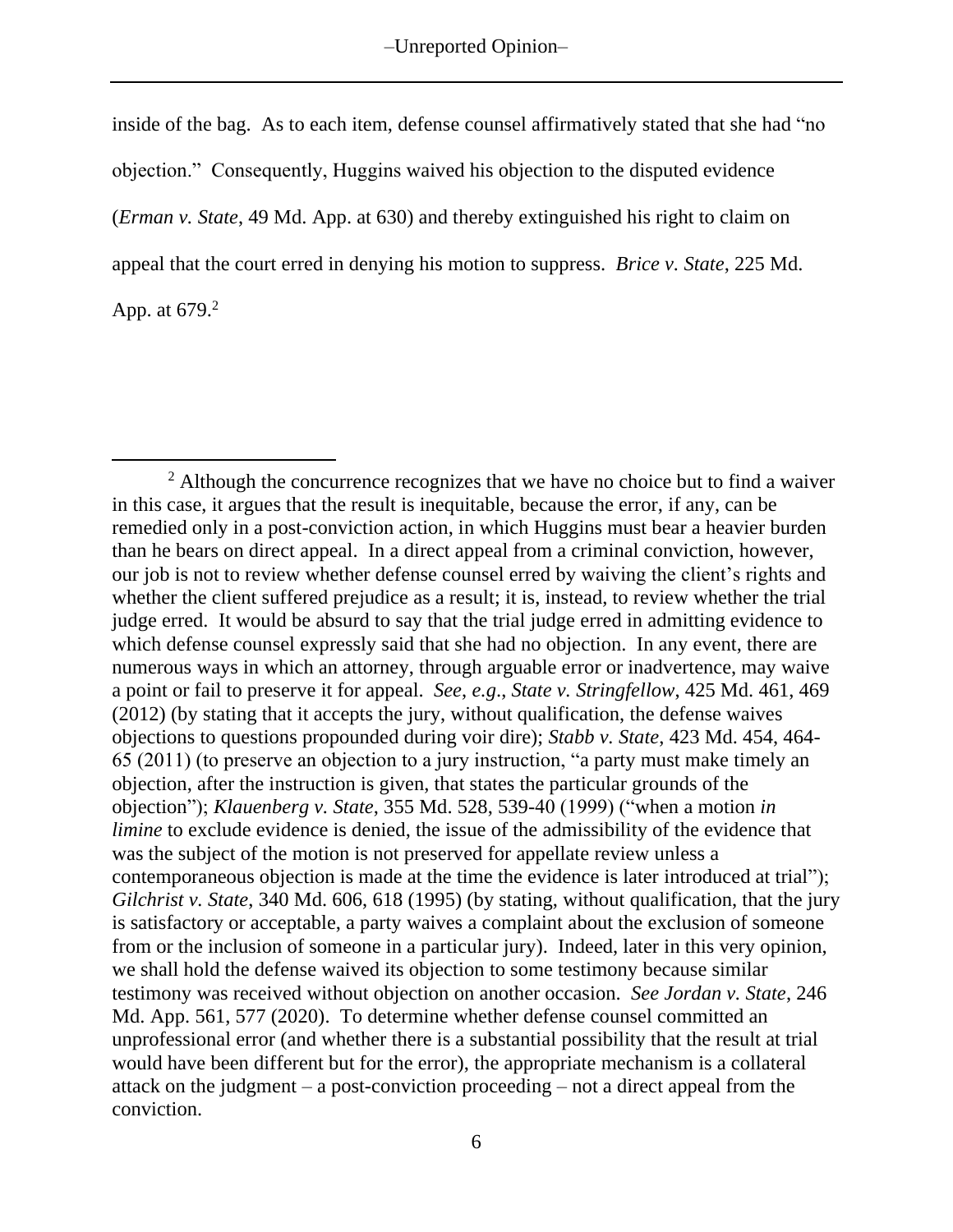### **II. Sufficiency of the Evidence**

Huggins contends that the evidence at trial was insufficient to sustain his conviction for first-degree assault. He maintains that we must therefore reverse that conviction, as well as the related conviction for use of a firearm in commission of a crime of violence, which was predicated on first-degree assault. We disagree.

In evaluating whether the evidence was sufficient to sustain a criminal conviction, we ask "'whether, after viewing the evidence in the light most favorable to the prosecution, *any* rational trier of fact could have found the essential elements of the crime beyond a reasonable doubt.'" *McClurkin v. State*, 222 Md. App. 461, 486 (2015) (quoting *Jackson v. Virginia*, 443 U.S. 307, 319 (1979)) (emphasis in original). We do not "retry the case" or "re-weigh the credibility of witnesses or attempt to resolve any conflicts in the evidence." *Smith v. State*, 415 Md. 174, 185 (2010). Instead, "we give 'due regard to the [fact-finder's] findings of facts, its resolution of conflicting evidence, and, significantly, its opportunity to observe and assess the credibility of witnesses.'" *McClurkin*, 222 Md. App. at 486 (quoting *Harrison v. State*, 382 Md. 477, 488 (2004)). The dispositive issue is not "whether the evidence *should have* or *probably would have* persuaded the majority of fact finders but only whether it *possibly could have* persuaded *any* rational fact finder." *Fraidin v. State*, 85 Md. App. 231, 241 (1991) (emphasis in original); *accord Stanley v. State*, 248 Md. App. 539, 564-65 (2020).

To obtain a conviction for first-degree assault, "the State must prove, beyond a reasonable doubt, that the defendant committed a second-degree assault and then prove the additional requirement that the defendant committed the assault with a firearm or with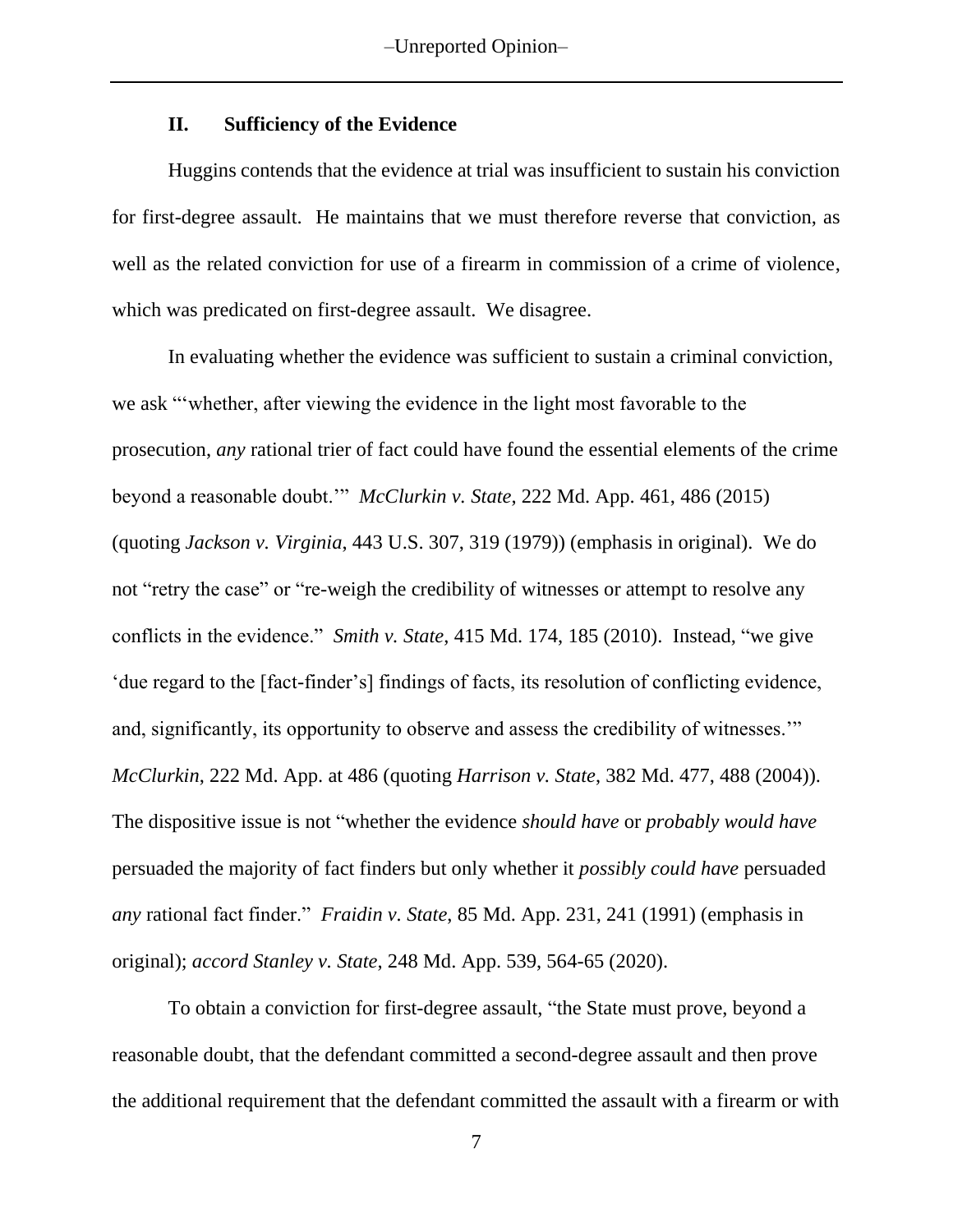the intent to cause serious physical injury." *Snyder v. State*, 210 Md. App. 370, 386 (2013); *see* Md. Code (2002, 2012 Repl. Vol., 2018 Supp.), § 3-202 of the Criminal Law Article.

"The statutory offense of second-degree assault encompasses three modalities: (1) intent to frighten, (2) attempted battery, and (3) battery." *Snyder v. State*, 210 Md. App. at 382. The State's theory of the case was that Huggins committed first-degree assault when he "brandished" a firearm with the intent to frighten Joshua.

The elements of the intent-to-frighten mode of second-degree assault are: (1) that the defendant committed an act with the intent to place another in fear of immediate physical harm, (2) that the victim was aware of the impending physical harm, and (3) that the defendant had the apparent ability, at that time, to bring about the physical harm. *Jones v. State*, 440 Md. 450, 455 (2014). The element of intent can be established through direct or circumstantial evidence. *Id.* 

Huggins argues, in essence, that the State failed to prove the element of intent, *i.e*., that the State failed to prove that he used the handgun with the intent to frighten Joshua. Huggins maintains that the evidence was insufficient because there was no evidence that he approached Joshua with the gun, that he pointed the gun at Joshua, or that he threatened to shoot Joshua. The State responds that the evidence and the reasonable inferences to be drawn from the evidence supported a finding of intent. The State is correct.

Because of the difficulty of proving a person's subjective state of mind, "the trier of fact may infer the existence of the required intent from surrounding circumstances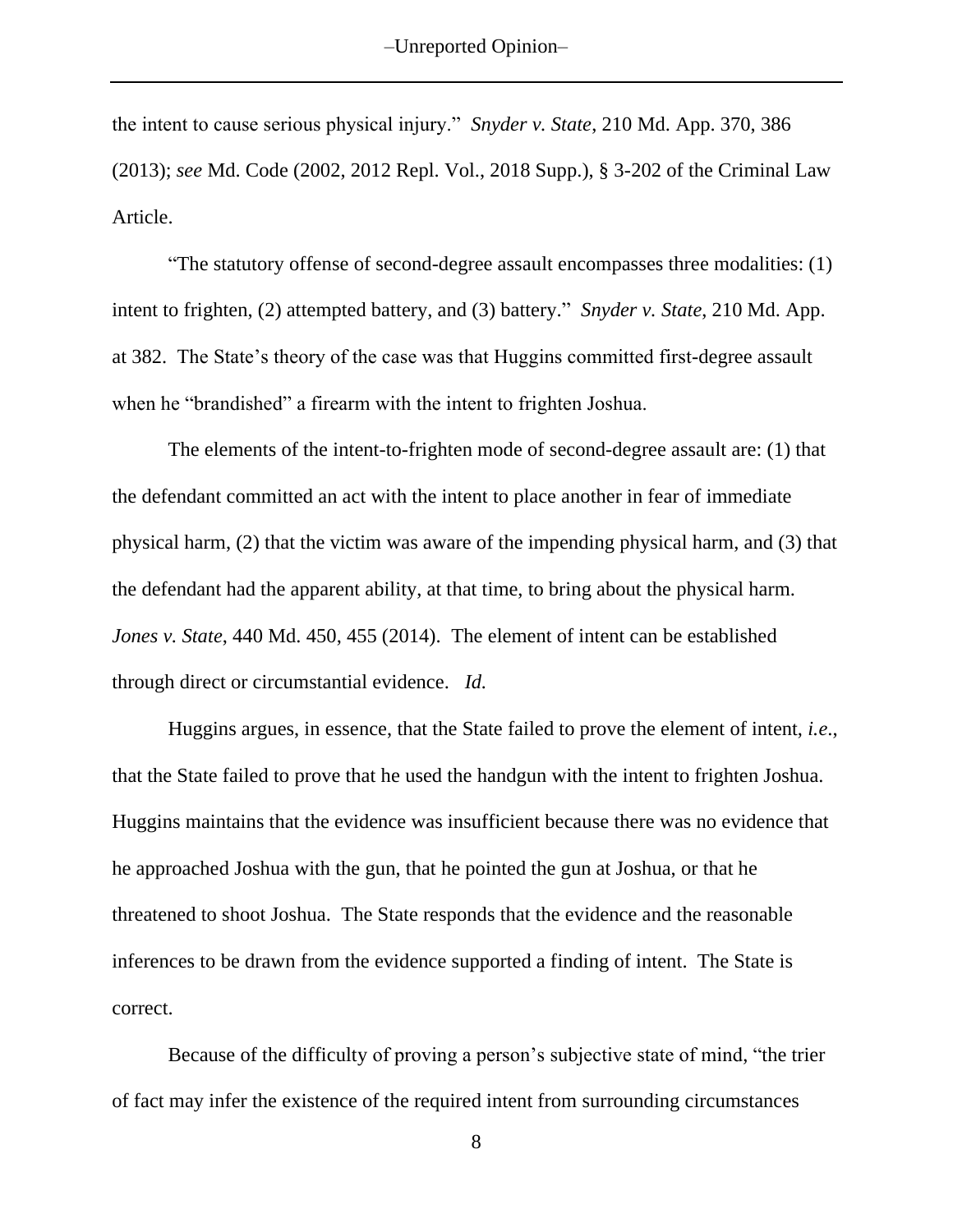such as 'the accused's acts, conduct and words.'" *Smallwood v. State*, 343 Md. 97, 104 (1996) (quoting *State v. Raines*, 326 Md. 582, 591 (1992)); *accord Spencer v. State*, 450 Md. 530, 568 (2016). Additionally, "a finder of fact may, but need not, infer that the defendant intended the natural and probable consequences of the defendant's actions." *Jones v. State*, 440 Md. at 457 (emphasis omitted).

Contrary to Huggins's argument, the jury was not precluded from finding that Huggins intended to frighten Joshua merely because he did not actually point the gun at Joshua. Viewed in the light most favorable to the State, the evidence showed that, during a "play" fight, Huggins became hyper-aggressive, apparently because he felt that Joshua was treating him with disrespect. Joshua attempted to submit to Huggins, and Smith intervened to stop the fight. Unmollified, Huggins left the room, retrieved a gun, loaded it, and returned. With the loaded gun in his hand, Huggins proclaimed his dominance ("Yeah, I know I got it"), leading Joshua to believe that Huggins was about to shoot him. From this evidence, a rational jury could have inferred that Huggins intended to frighten Joshua.

Huggins points out that, after he brandished the loaded gun, Joshua followed him out of the room. He argues that Joshua's conduct is inconsistent with a finding that Joshua felt threatened.

In the context of a dispute over the sufficiency of the evidence, this argument is without merit. Joshua testified that he thought that Huggins was going to shoot him. If believed by the jury, that evidence was sufficient to prove that Joshua feared an impending battery. Any inconsistencies or weaknesses in Joshua's testimony affect the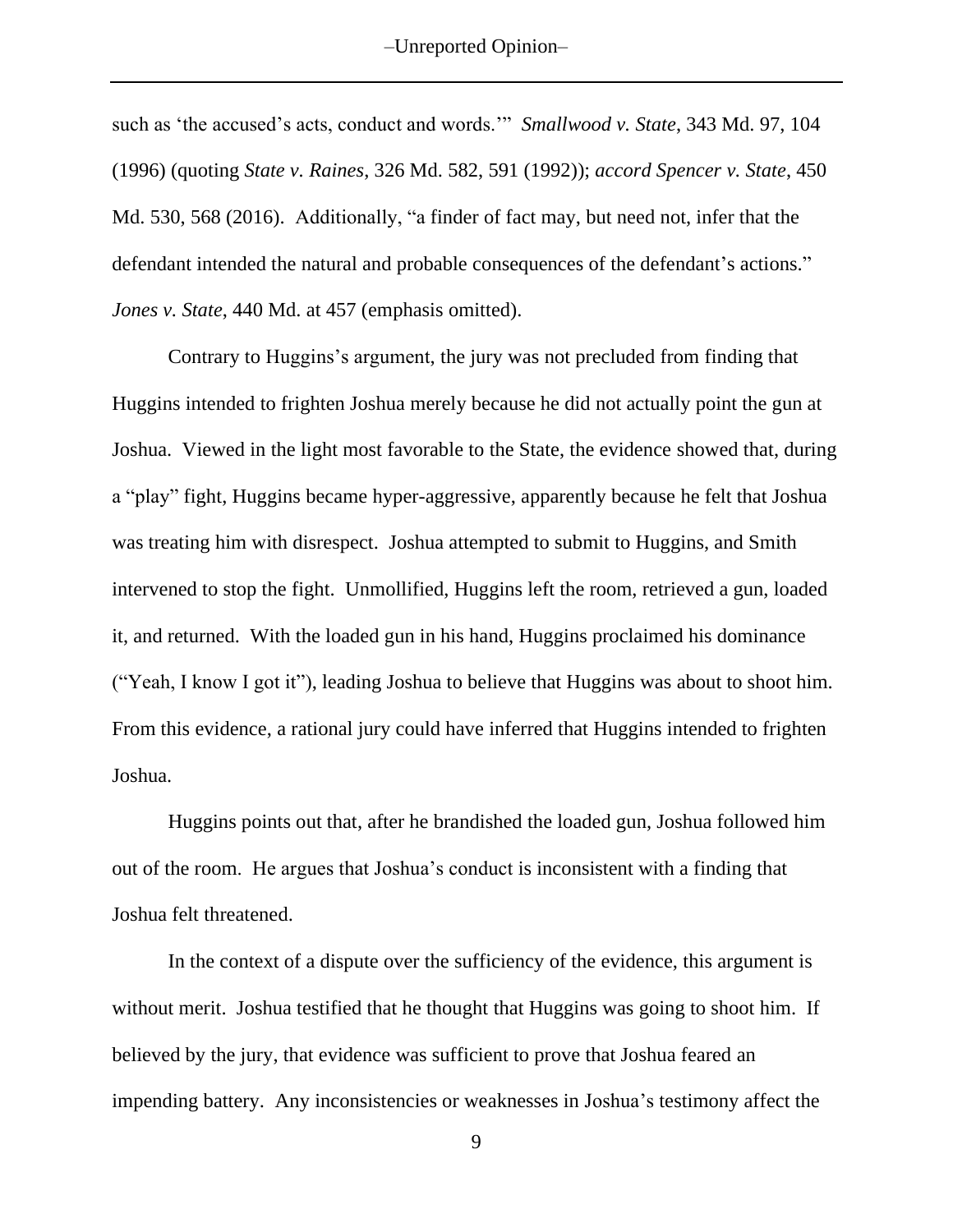weight of the evidence and not its sufficiency. *See Owens v. State*, 170 Md. App. 35, 103 (2006) (stating that "a witness's credibility goes to the weight of the evidence, not its sufficiency"), *aff'd*, 399 Md. 388 (2007).

# **III. Other Crimes Evidence**

Huggins asserts that the court erred in admitting evidence in contravention of Maryland Rule 5-404(b), which generally prohibits the admission of evidence of "other crimes, wrongs, or other acts including delinquent acts[.]" Specifically, Huggins contends that, because the parties stipulated that he was disqualified from possessing a firearm because of a prior conviction, the testimony of both Joshua and Smith, to the effect that Huggins possessed a gun prior to the altercation, amounted to inadmissible evidence that he had committed other crimes.

Huggins challenges the following evidence elicited during the direct examination of Smith:

[PROSECUTOR]: Okay. And . . . had you seen the firearm prior to the 20th of January of 2019?

SMITH: Yes.

[DEFENSE COUNSEL]: Objection, Your Honor.

THE COURT: No, overruled.

By that point, however, Smith had already answered the same question, in a colloquy that elicited no objection from Huggins:

[PROSECUTOR]: Okay. Had you seen the firearm before?

SMITH: Yes.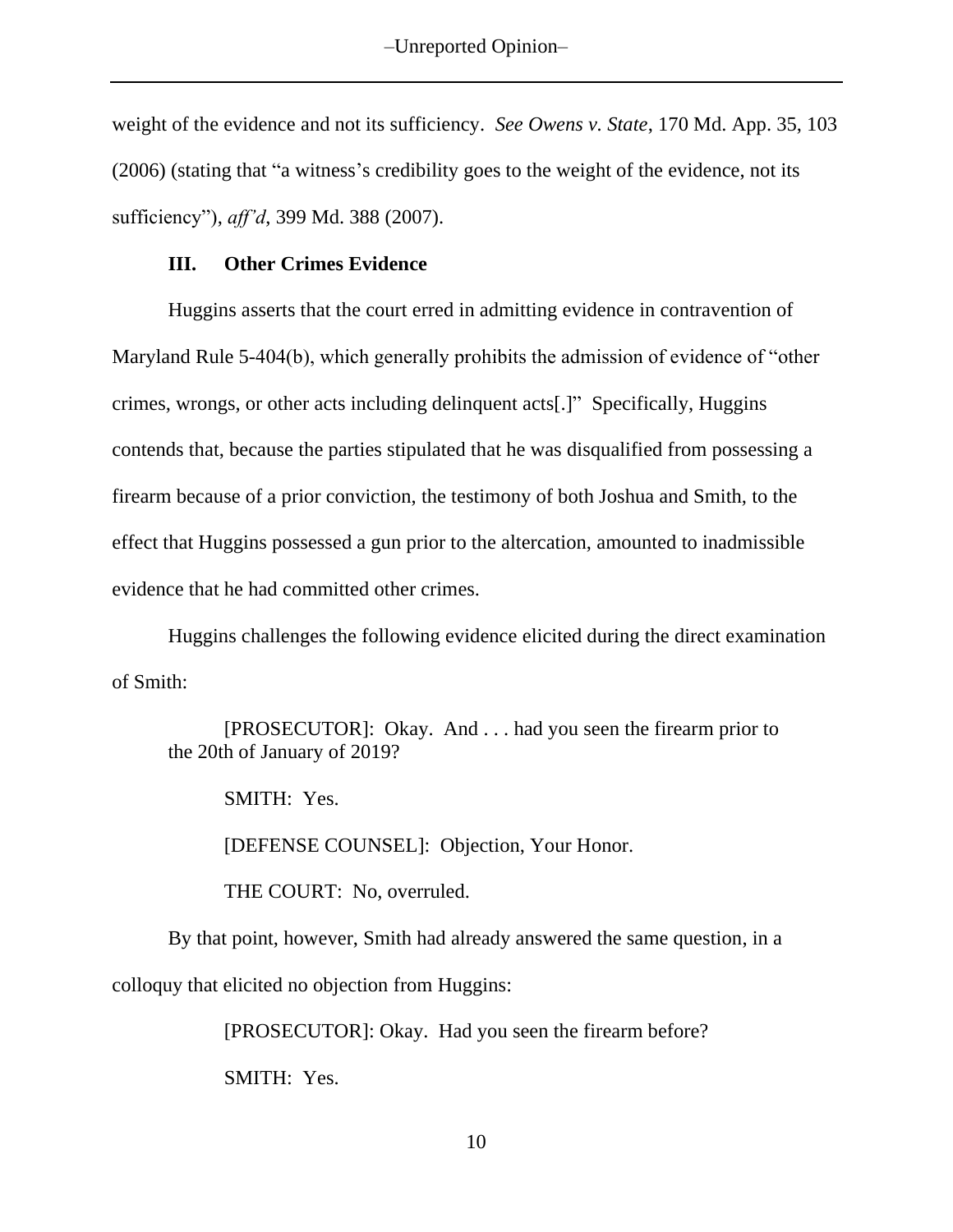–Unreported Opinion–

[PROSECUTOR]: How were you able to see it before?

SMITH: It was, [Huggins] showed me, he showed me the firearm.

"'When evidence is received without objection, a defendant may not complain about the same evidence coming in on another occasion even over a then timely objection.'" *Jordan v. State*, 246 Md. App. 561, 577 (2020) (quoting *Williams v. State*, 131 Md. App. 1, 26 (2000)), *cert. denied*, 471 Md. 120 (2020); *see also Benton v. State*, 224 Md. App. 612, 627 (2015) (stating that, "'[o]bjections are waived if, at another point during the trial, evidence on the same point is admitted without objection[]'") (quoting *DeLeon v. State*, 407 Md. 16, 31 (2008)); *Yates v. State,* 429 Md. 112, 120 (2012) ("'we will not find reversible error on appeal when objectionable testimony is admitted if the essential contents of that objectionable testimony have already been established and presented to the jury *without objection* through the prior testimony of other witnesses[]'") (quoting *Grandison v. State*, 341 Md. 175, 218-19 (1995)) (emphasis in original).

By failing to object when Smith first testified that he had previously seen the gun, Huggins waived his right to appellate review of the court's ruling on his subsequent objection to the same evidence. Consequently, we shall not address the merits of his argument as to Smith's testimony.

We turn next to Huggins's challenge to Joshua's testimony. Joshua testified as follows:

> [PROSECUTOR]: Had you seen [the gun] before? JOSHUA: Yes. [PROSECUTOR]: Where had you seen it before?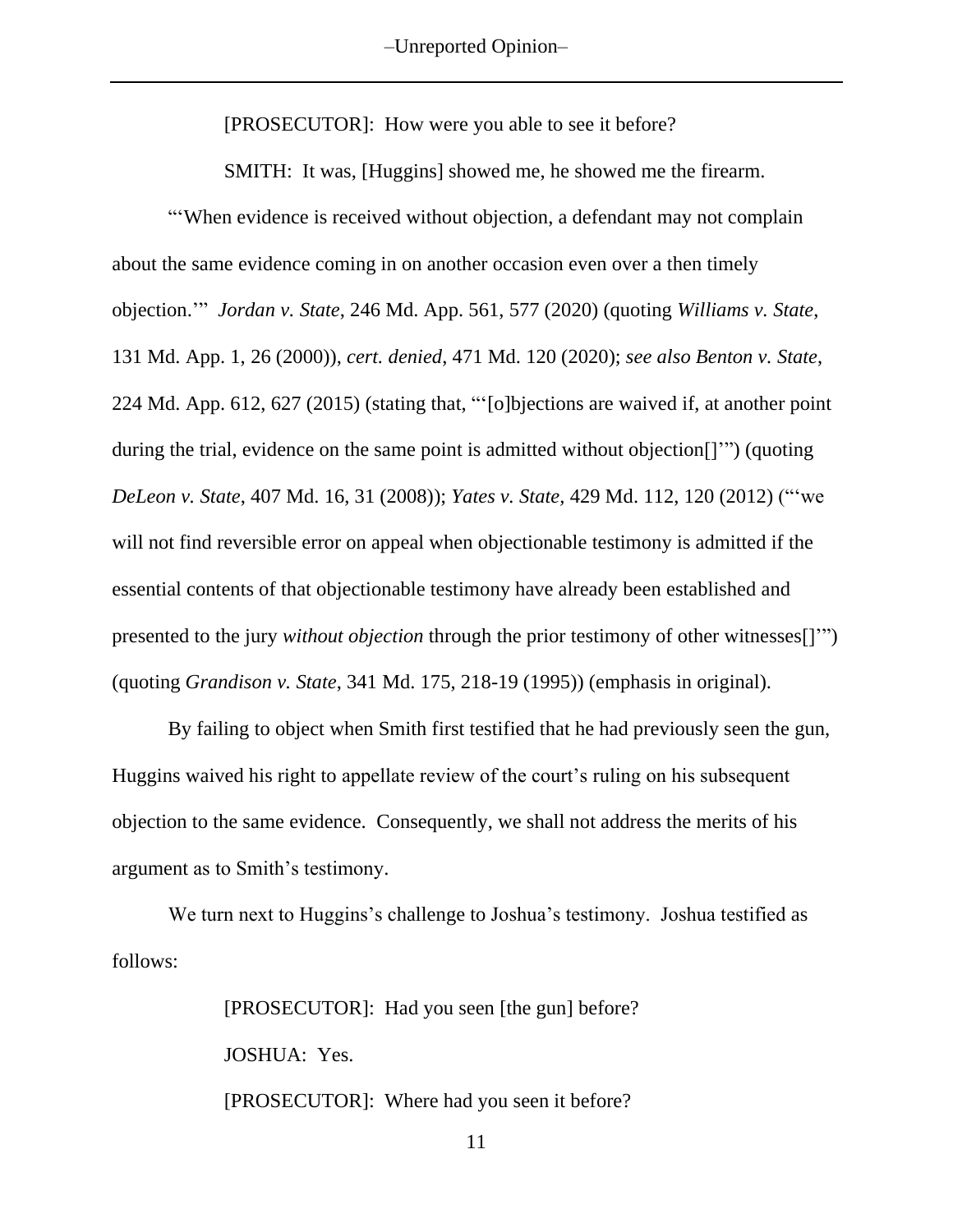-Unreported Opinion-

JOSHUA: He had shown me at a - -

[DEFENSE COUNSEL]: Objection.

THE COURT: I'll allow it. I'll allow it.

JOSHUA: Oh, he showed me prior, before in the car.

In this exchange, defense counsel did not object to the question of whether Joshua had "seen [the gun] before" the evening of the assault. Thus, Joshua was able to answer that he had in fact seen the gun before. Counsel did not actually object until the State asked *where* Joshua had seen the gun before. The objection came too late to preserve a challenge to the earlier question about *whether* Joshua had "seen [the gun] before." *See* Md. Rule 4-323(a) (stating that an objection "is waived" unless it is made "at the time the evidence is offered or as soon thereafter as the grounds for objection become apparent").

But even if the objection were timely, we would conclude that Huggins has waived it, because Smith later testified, without objection, that Huggins had previously shown him the weapon. *Benton v. State*, 224 Md. App. at 627.

### **IV. Consecutive Sentence**

Huggins's fourth and final claim on appeal is that the court erroneously believed that it had no discretion but to impose a consecutive sentence for his conviction for the use of a firearm in the commission of a crime of violence. He contends that because of the court's alleged failure to exercise its discretion in deciding whether the sentence would run concurrently to or consecutively with his sentence for first-degree assault, we must vacate his sentence and remand the case for resentencing. The State interprets the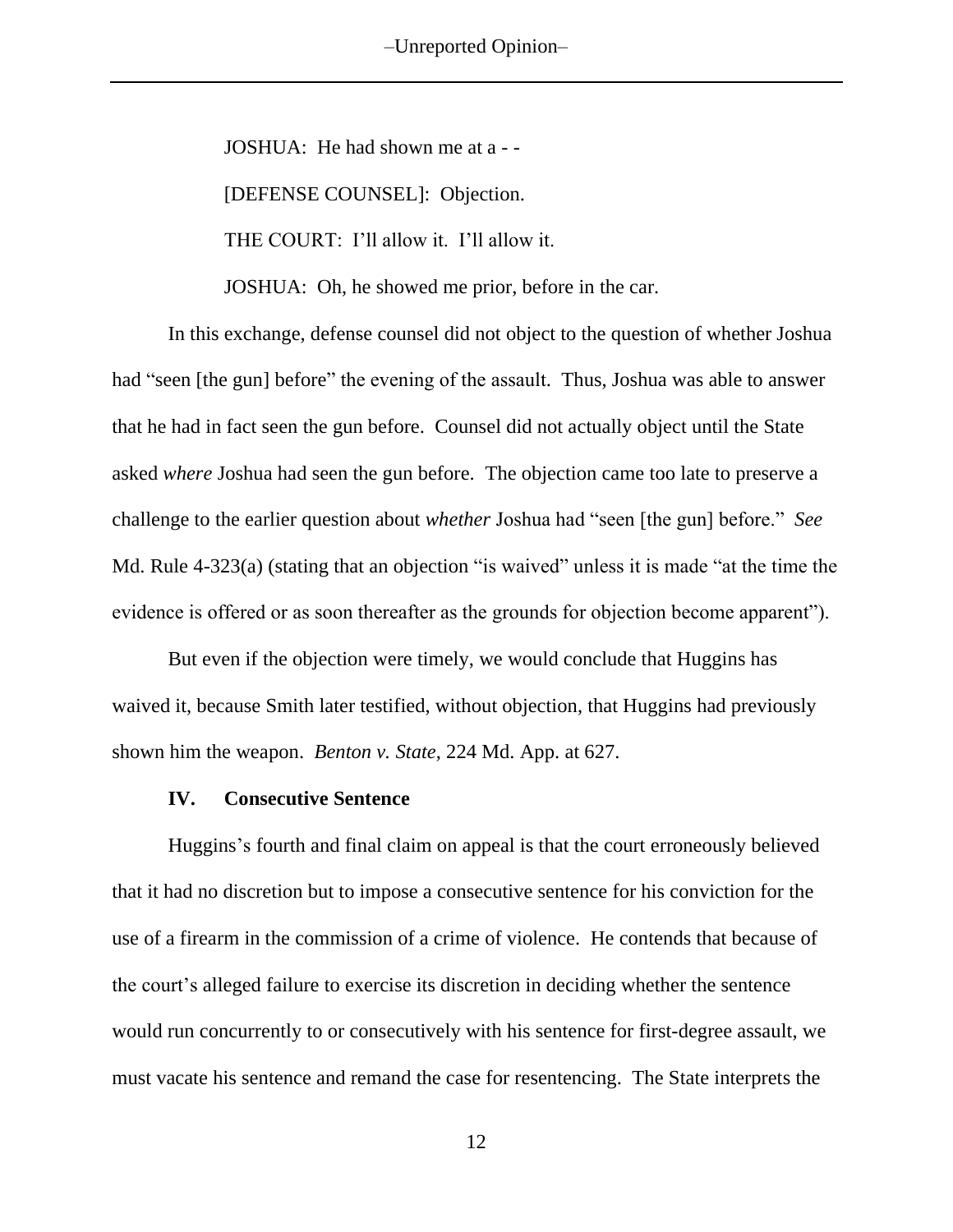record differently, maintaining that the court recognized that it could impose, but was not required to impose, a consecutive sentence.

Section  $4-204(c)(1)(i)$  of the Criminal Law Article provides that a person who uses a firearm in the commission of a crime of violence or felony "shall be sentenced to imprisonment for not less than 5 years and not exceeding 20 years." Subsection (c)(2) of the statute provides that "[f]or each subsequent violation, the sentence shall be consecutive to and not concurrent with any other sentence imposed for the crime of violence or felony."

Huggins was not convicted of more than one count of the use of a handgun in a crime of violence, nor does it appear from the record before us that he had a prior conviction for that offense. Therefore, the court had discretion to impose either a consecutive or a concurrent sentence for the use of a handgun in the commission of a crime of violence.

At the sentencing hearing, the prosecutor asserted that, pursuant to the statute, a sentence imposed for the use of a handgun in the commission of a felony or crime of violence must be served consecutively to the sentence for the underlying felony or crime of violence. Defense counsel disagreed, explaining that the statute mandates a consecutive sentence only upon a subsequent violation, which was not the case here. The court took a brief recess to review the statute.

In announcing Huggins's sentence, the court began with the conviction for use of a firearm in the commission of a crime of violence, stating, "of course *the mandatory [sentence] is five years consecutive* to all your other convicted offenses in this case.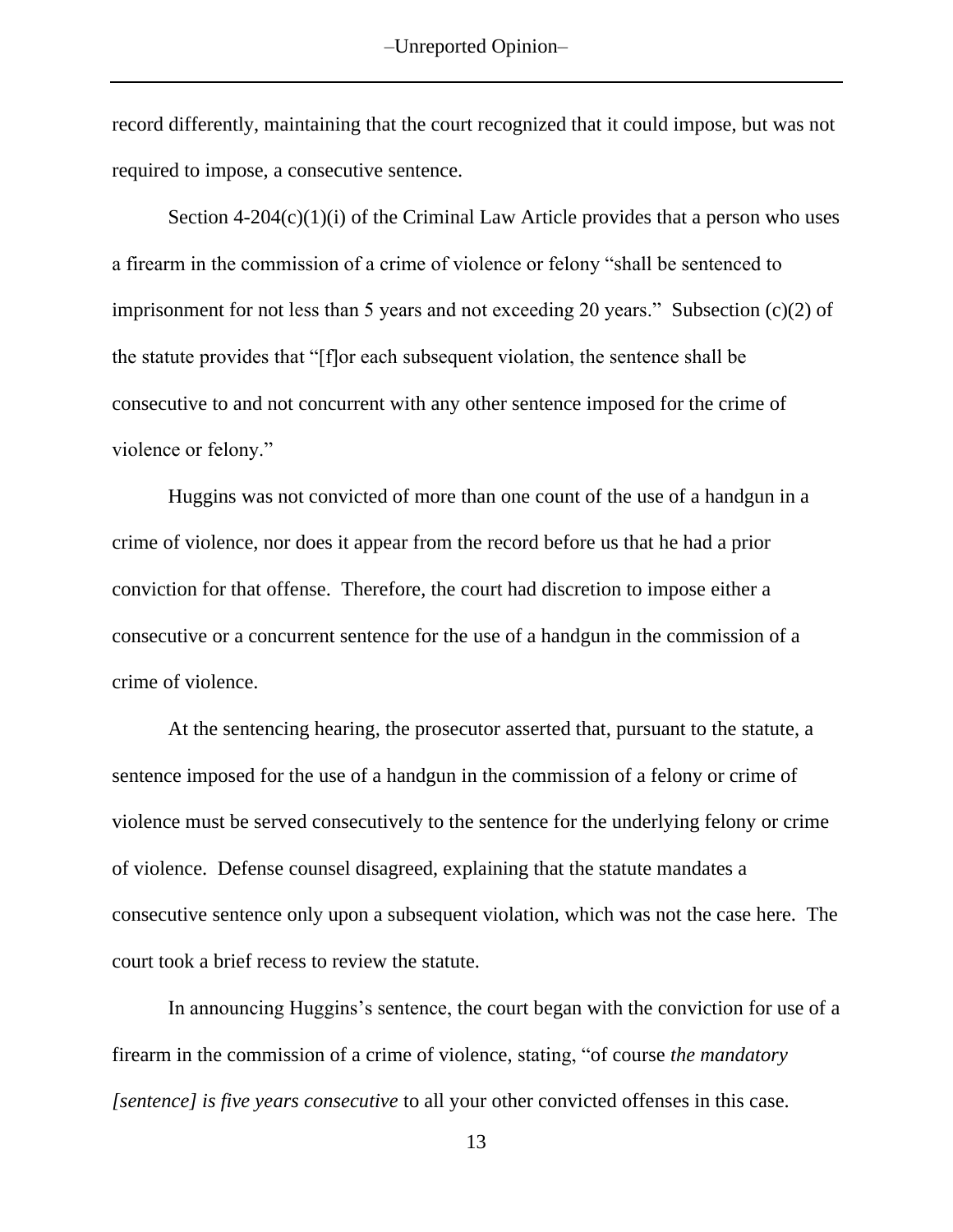That's going to be consecutive to the first-degree assault." (Emphasis added.) The court then contradicted itself, stating that the sentence for first-degree assault would be six years, consecutive to the sentence for use of a firearm, as recommended by the State.

After announcing the sentences for the remaining convictions, the court summarized the disposition in a manner that created further confusion as to which sentence was consecutive to which. Notably, the court reiterated that the use of a firearm in the commission of a crime of violence carried a mandatory sentence of five years, to be served consecutively to the underlying crime:

I'm going to make the possession of a regulated firearm five years flat[,] concurrent to possession of the ammunition[:] one year concurrent. *Firstdegree assault[:] six years consecutive to the unlawful use of a firearm in the commission of a felony or a crime of violence, which has a mandatory five year [sentence] consecutive to the [sentence for] first-degree assault.*

(Emphasis added.)

In response to defense counsel's request for clarification, however, the court stated that the sentence for first-degree assault was to be served consecutively to the sentence for use of a firearm in the commission of a crime of violence.

In general, Maryland courts recognize only three grounds for appellate review of a criminal sentence: "'(1) whether the sentence constitutes cruel and unusual punishment or violates other constitutional requirements; (2) whether the sentencing judge was motivated by ill-will, prejudice or other impermissible considerations; and (3) whether the sentence is within statutory limits.'" *See Jackson v. State*, 364 Md. 192, 200 (2001)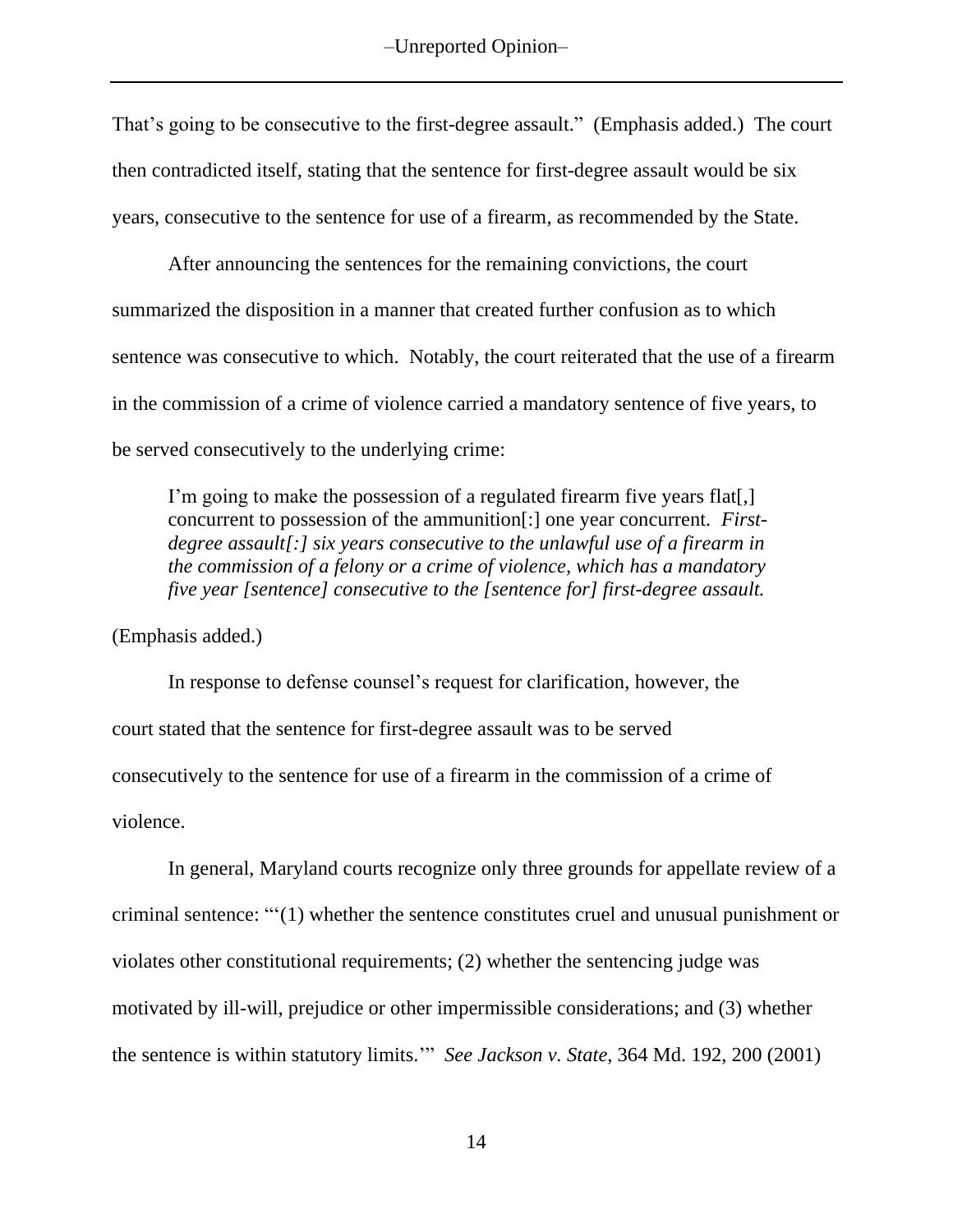(quoting *Gary v. State*, 341 Md. 513, 516 (1996)); *accord Jones v. State*, 414 Md. 686, 693 (2010). 3

In reviewing a claim of error in sentencing, this Court is mindful that, absent a misstatement of law or conduct inconsistent with the law, a trial judge is presumed to know the law and to apply it properly. *Medley v. State*, 386 Md. 3, 7 (2005). But, where the court's comments "could 'lead a reasonable person to infer that [the court] *might* have been motivated' by an impermissible consideration[,]" we must resolve any doubt in favor of the defendant. *Abdul-Maleek v. State*, 426 Md. 59, 74 (2012) (emphasis in original) (quoting *Jackson v. State*, 364 Md. at 207).

The State suggests that Huggins's claim lacks merit because the court did not make the sentence for the use of a handgun in the commission of a crime of violence consecutive to the sentence for first-degree assault. Instead, the court did the opposite: it made the sentence for first-degree assault consecutive to the sentence for the use of a handgun in the commission of a crime of violence.

Based on the record before us, we are not entirely persuaded by the State's reasoning. In our view, a reasonable person might infer that the court misunderstood the law, given its unqualified statements that the use of a handgun in the commission of a

<sup>&</sup>lt;sup>3</sup> More broadly, a defendant may challenge an "illegal sentence" at any time (Md. Rule 4-345(a)), including on direct appeal. *See*, *e.g*., *Oglesby v. State*, 441 Md. 673, 679 n.4 (2015). An illegal sentence is one in which the illegality "inheres in the sentence itself; *i.e.*, there either has been no conviction warranting any sentence for the particular offense or the sentence is not a permitted one for the conviction upon which it was imposed and, for either reason, is intrinsically and substantively unlawful." *See, e.g.*, *Chaney v. State*, 397 Md. 460, 466 (2007).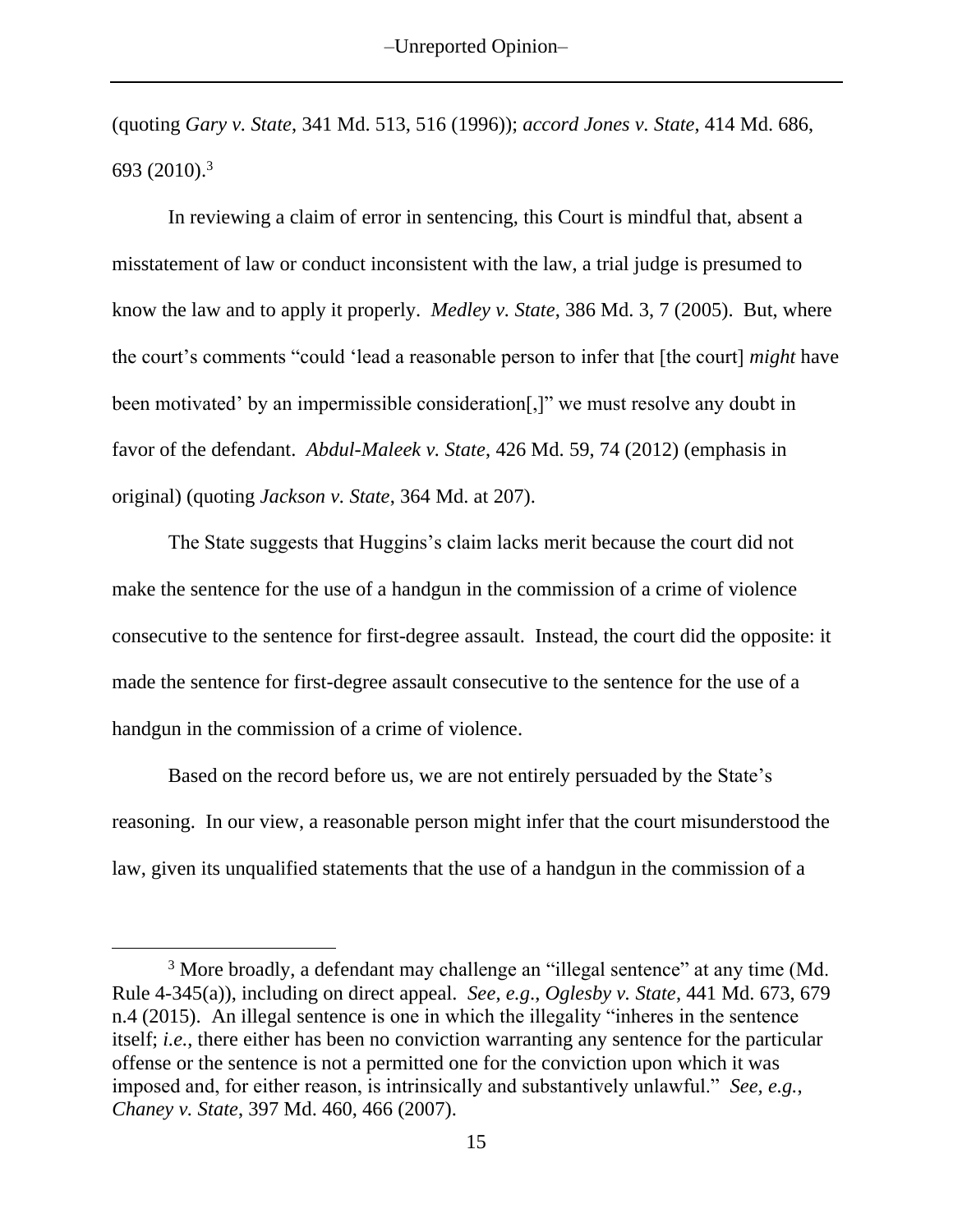crime of violence carried a mandatory sentence of five years, *consecutive to* the sentence for the underlying conviction. Although the validity of that inference is debatable in light of the court's apparent decision to make the sentence for the underlying conviction (firstdegree assault) consecutive to the sentence for the handgun offense, we must resolve any doubt in Huggins's favor.

Accordingly, we shall vacate the sentences and remand for a resentencing hearing. *See Nichols v. State*, 461 Md. 572, 609 (2018) (stating that "where an appellate court determines that at least one of a defendant's sentences must be vacated, the appellate court may vacate all of the defendant's sentences and remand for resentencing 'to provide the [trial] court maximum flexibility on remand to fashion a proper sentence that takes into account all of the relevant facts and circumstances[]'") (quoting *Twigg v. State*, 447 Md. 1, 30 n.14 (2016)). On remand, the court retains the discretion to impose either a consecutive or a concurrent sentence for Huggins's conviction for the use of a firearm in the commission of a crime of violence, based upon its assessment of the relevant sentencing factors.

> **SENTENCES VACATED AND CASE REMANDED FOR FURTHER PROCEEDINGS NOT INCONSISTENT WITH THIS OPINION. JUDGMENTS OF THE CIRCUIT COURT FOR HOWARD COUNTY OTHERWISE AFFIRMED. THREE-FOURTHS OF COSTS TO BE PAID BY APPELLANT; ONE-FOURTH OF COSTS TO BE PAID BY HOWARD COUNTY.**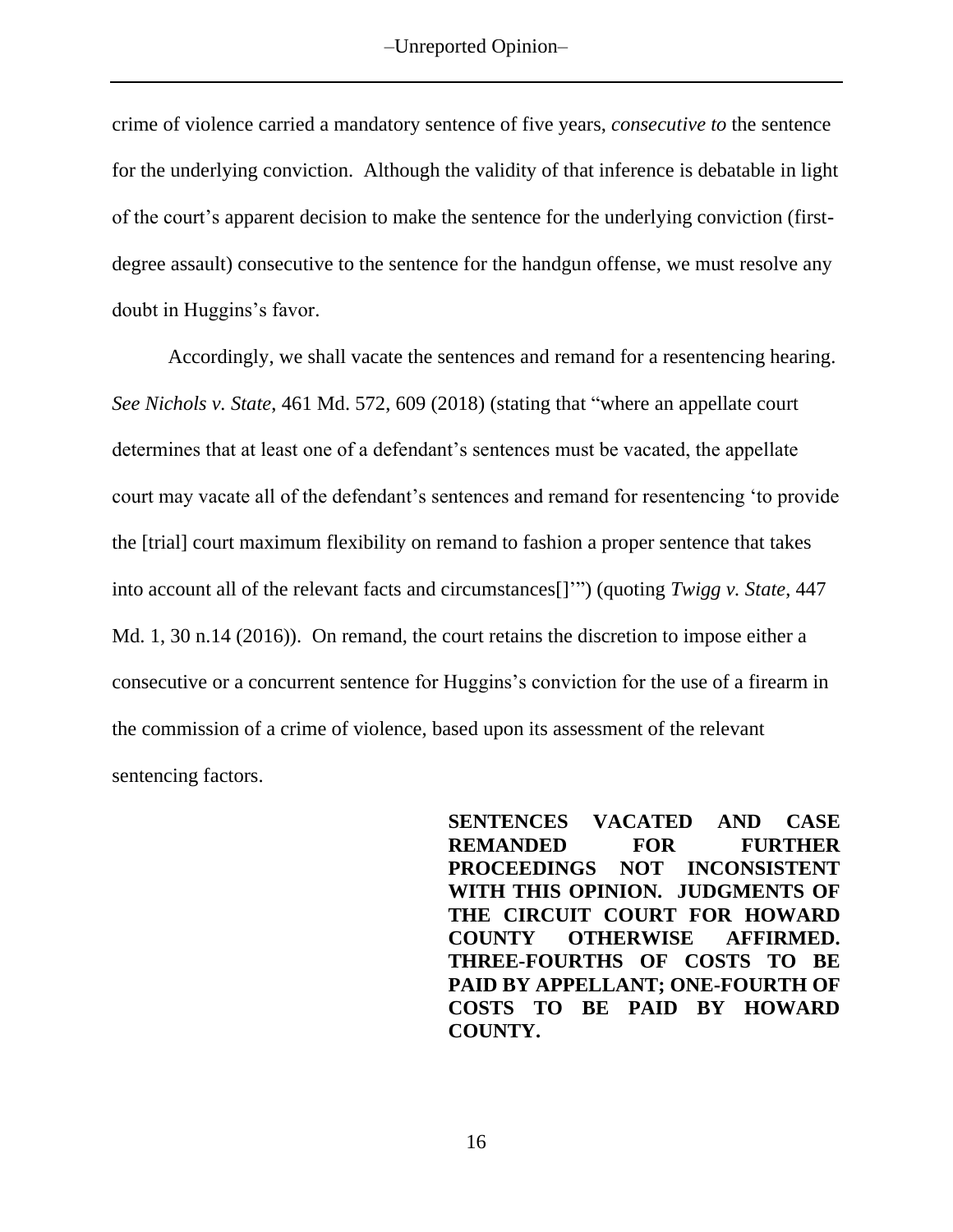Circuit Court for Howard County Case No. C-13-CR-19-000521

### UNREPORTED

# IN THE COURT OF SPECIAL APPEALS

### OF MARYLAND

No. 816

September Term, 2020 \_\_\_\_\_\_\_\_\_\_\_\_\_\_\_\_\_\_\_\_\_\_\_\_\_\_\_\_\_\_\_\_\_\_\_\_\_\_

### LUIS FELEPE HUGGINS

v.

# STATE OF MARYLAND \_\_\_\_\_\_\_\_\_\_\_\_\_\_\_\_\_\_\_\_\_\_\_\_\_\_\_\_\_\_\_\_\_\_\_\_\_\_

Arthur, Friedman, Sharer, J., Frederick (Senior Judge, Specially Assigned),

JJ. \_\_\_\_\_\_\_\_\_\_\_\_\_\_\_\_\_\_\_\_\_\_\_\_\_\_\_\_\_\_\_\_\_\_\_\_\_\_

Concurring Opinion by Friedman, J. \_\_\_\_\_\_\_\_\_\_\_\_\_\_\_\_\_\_\_\_\_\_\_\_\_\_\_\_\_\_\_\_\_\_\_\_\_\_

Filed: October 20, 2021

\*This is an unreported opinion, and it may not be cited in any paper, brief, motion, or other document filed in this Court or any other Maryland Court as either precedent within the rule of stare decisis or as persuasive authority. Md. Rule 1-104.